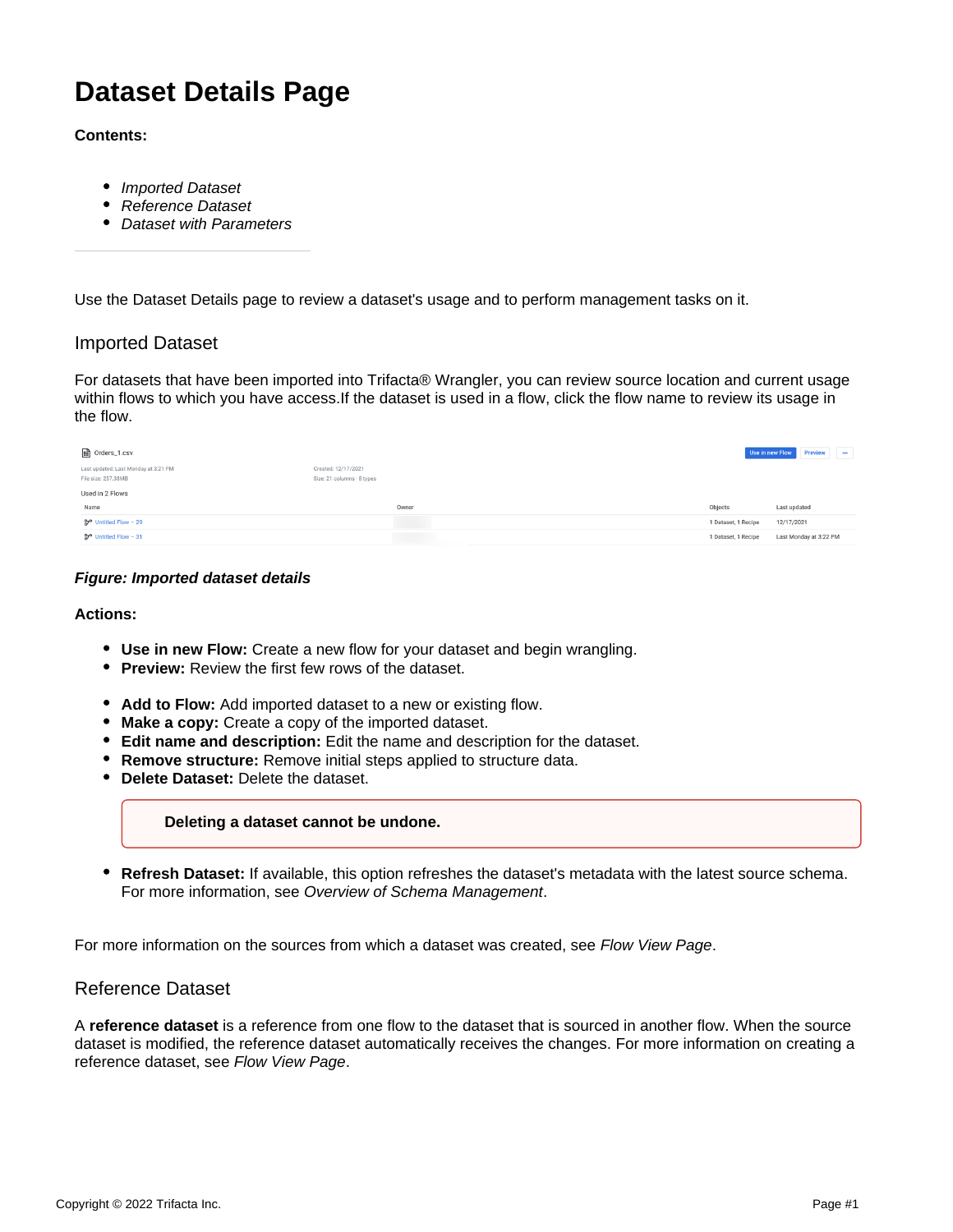| $\mathscr{S}$ POS-r01                                       |                                                   | <b>Preview</b>       | Add to Flow<br>$\cdots$ |
|-------------------------------------------------------------|---------------------------------------------------|----------------------|-------------------------|
| Last updated: Today at 11:34 AM<br>Created in: Pro 2013 POS | Created: Today at 11:34 AM<br>16 columns, 4 types |                      |                         |
| Used in 1 Other Flow                                        |                                                   |                      |                         |
| Name                                                        |                                                   | Objects              | <b>Last Updated</b>     |
| $2013$ POS - refined                                        |                                                   | 1 Dataset, 0 Recipes | Today at 11:34 AM       |
|                                                             |                                                   |                      |                         |

## **Figure: Reference Dataset details**

## **Actions:**

- **Preview:** Review a preview of the first few rows in the dataset.
- Add to Flow: Add the reference dataset to a new or existing flow.
- **Edit name and description:** Edit the name and description for the dataset.
- **Delete Reference Dataset:** Delete the reference dataset. The object on which the reference dataset is based is untouched.

**Deleting a dataset cannot be undone.**

# <span id="page-1-0"></span>Dataset with Parameters

If your dataset was created with parameters, you can review dataset and parameter information in the details.

- For more information on creating these datasets, see Create Dataset with Parameters.
- For more information, see Overview of Parameterization.

| <b>B</b> Dataset with Parameters                                                        |                            |                                                    | Wrangle in new Flow<br><b>Preview</b><br>$\cdots$ |  |  |
|-----------------------------------------------------------------------------------------|----------------------------|----------------------------------------------------|---------------------------------------------------|--|--|
| Last updated: Today at 11:33 AM<br>Size: 16 columns · 4 types                           | Created: Today at 11:33 AM |                                                    |                                                   |  |  |
| Parameters<br>eed8f72c-edcc-40f6-b067-797841e1cc1c/POS-r * {digit}{digit} .txt<br>Path: |                            |                                                    |                                                   |  |  |
| Parameters                                                                              | Type                       | Default value                                      | Name                                              |  |  |
| * {digit}{digit}                                                                        | Pattern                    | matches against trifacta pattern: `{digit}{digit}` |                                                   |  |  |

## **Figure: Dataset with Parameters details**

You can review the parameters and variables that have been defined for the dataset.

#### **Action:**

- **Wrangle in new Flow:** Create a new flow for your dataset and begin wrangling.
- **Preview:** Review the first few rows of the dataset.
- **Add to Flow:** Add imported dataset to a new or existing flow.
- **Make a copy:** Create a copy of the imported dataset.
- **Edit name and description:** Edit the name and description for the dataset.
- **Edit parameters:**Modify the parameters used to create the dataset. See Create Dataset with Parameters.
- **Remove structure:** Remove the initial parsing structure. When the structure is removed:
	- The dataset is converted to an unstructured dataset. An **unstructured dataset** is the source data converted into a flat file format.